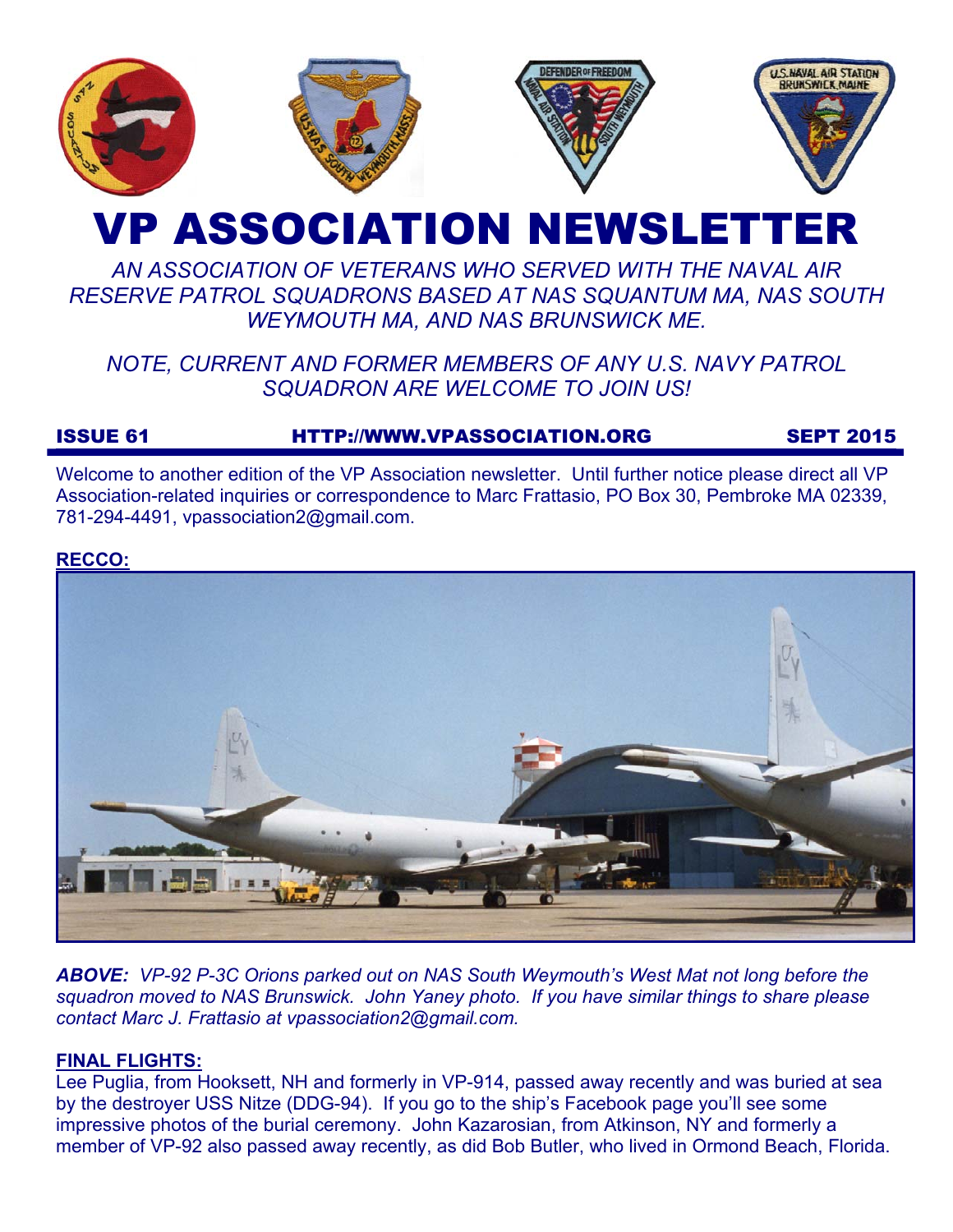#### **ILL SHIPMATE IN NEED OF CHEERING UP:**

Mary Ellen White, who was a YN at NAS South Weymouth, is recovering from recent surgery. You can contact her at mewhite18@verizon.net.

#### **THE 2015 ANNUAL REUNION:**

As you should know by now, the VP Association's annual reunion will be held on Saturday October 24<sup>th</sup> from 12:00 to 17:00 at the Weymouth Elks Hall at 1197 Washington Street in Weymouth, MA. This will be your final reminder about this event. The buffet style banquet is \$40 per person, attendance is limited, reservations are required in advance, and will be taken first-come first served. Tickets will not be sold at the door. Please complete and mail the reservation form on the last page of this newsletter as soon as possible to prevent disappointment and so we can tell the caterer how many people to expect. The cutoff is October  $1<sup>st</sup>$ . All reservations must be received by that date. Directions to the Weymouth Elks Hall follow:

#### From the North (i.e., from Boston)

- 1. Take Route 3 south from the Boston area to Route 18 (Exit 16 South).
- 2. Go south on Route 18 about 1/2 mile to top of hill. At traffic light, turn left on Middle Street.
- 3. Continue on Middle Street, under Route 3, for about 1 1/2 miles.
- 4. At traffic light, turn right on Washington Street. Proceed through one traffic light and the Elk's Hall is about 200 yards on the right.

#### From the South (i.e., from Cape Cod)

- 1. Take Route 3 North from the Plymouth/ Cape Cod area. Get off Route 3 at Exit 15 (Derby Street).
- 2. At end of exit, turn left on Derby Street.
- 3. Drive on Derby Street about 1/2 mile to second traffic light.
- 4. Turn left at light on Cushing Street.
- 5. On Cushing Street go about 1/2 mile to next traffic light and turn left at the light on Route 53 (Whiting Street)
- 6. Stay north on Whiting Street (in Weymouth, it becomes Washington Street). At first traffic light be in the left lane. Go through the traffic light and the Elk's Hall is about 200 yards on the left.

The Holiday Inn at 929 Hingham St. (781-871-0545), the Best Western at 909 Hingham St. (781-871-5660), and the Comfort Inn at 850 Hingham St. (781-982-1000) are all located a few miles away off Exit 14 on Route 3 in Rockland, MA.

Our guest speaker will be author Len Sandler, who will give a presentation about local Medal of Honor recipient Army SFC Jared Monti. We also hope to have SFC Monti's father Paul with us at the reunion as well. Mr. Sandler wrote a book about SFC Monti called "See You On The High Ground". See the "required reading" section in the June newsletter at www.vpassociation.org for more details. Mr. Sandler will have copies of his book available for sale at the reunion and will autograph them for purchasers.

Please note that we are also working on a special surprise gift for all reunion attendees.

The Weymouth Elks Hall is close to old NAS South Weymouth, which is being redeveloped into the SouthField condominium community. Plan on driving to Weymouth a few hours earlier, visit the base, and take a look at the remaining USN structures as well as the new apartments and townhouses. As was the case last year, the Association of Naval Aviation Patriot Squadron will have the Shea Naval Aviation Museum open from 9 to 11 AM on the day of the reunion. The museum is located in temporary spaces inside the Shea Fitness Center at 495 Shea Memorial Drive and is normally only open on the second and last Saturday of the month. Admission is free. If you have any naval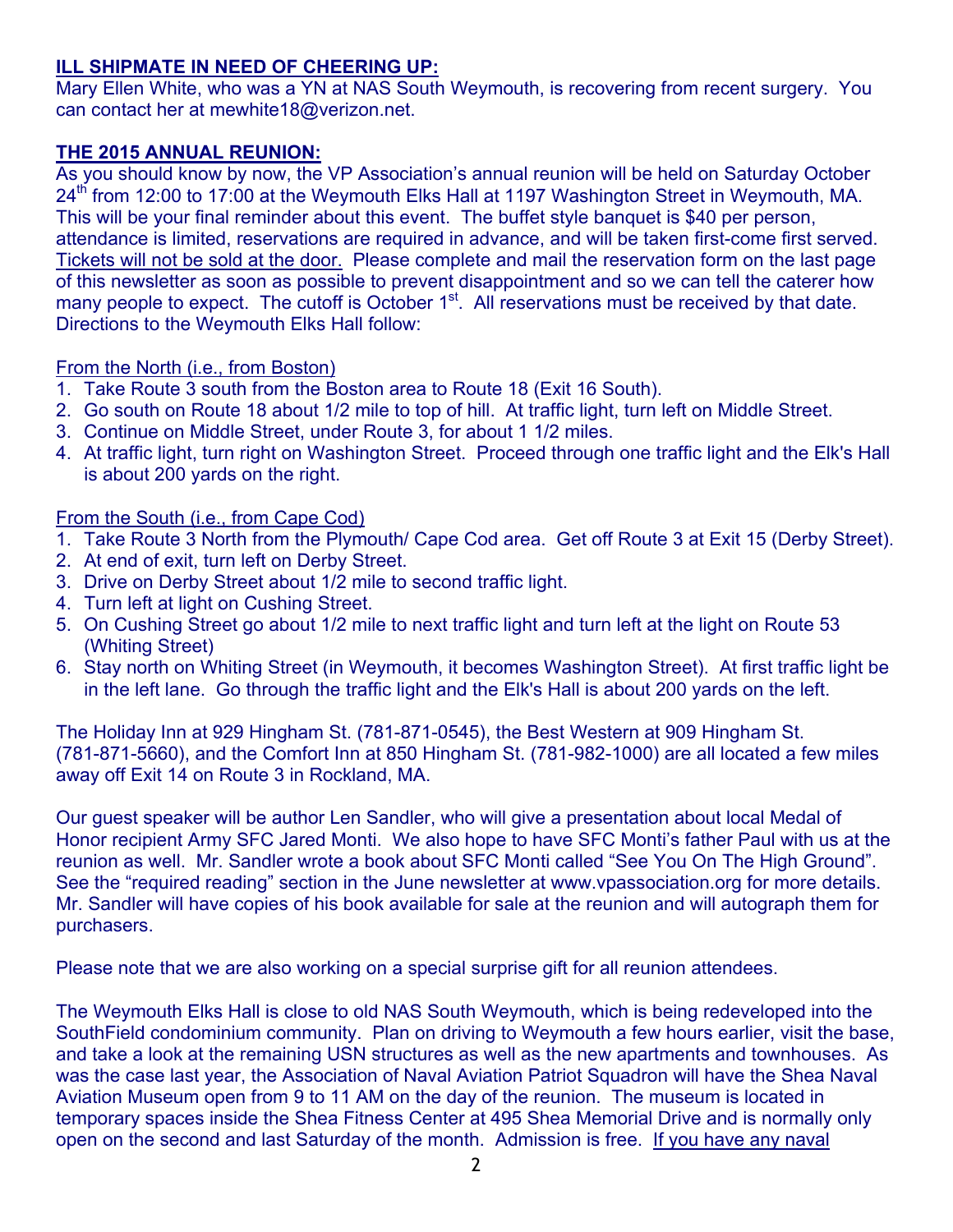aviation memorabilia gathering dust at home, especially items pertaining to South Weymouth or Squantum, please consider donating it to the museum. See www.anapatriotsquadron.org for details.

Although dress is officially CASUAL for the reunion, we encourage you to wear your old uniform (whatever you have) or a flight suit if you've got one.

Try to pass the word about the reunion to as many of your old Squantum/South Weymouth/Brunswick reserve VP squadron friends as possible. Don't assume that every former shipmate you're in contact with is affiliated with or aware of this group. Military or civilian guests are welcome to come with you.

Tables will be available in the banquet hall to display any memorabilia that you may wish to bring. If you have photos, cruise books, patches, caps, NATOPS manuals, or any other interesting Navy things that you'd like to show off to your friends please plan to bring them with you. Your newsletter editor is bringing a portable scanner. If you have any NAS Squantum, NAS South Weymouth, or NAS Brunswick-related photos or slides please bring them so they can be scanned for the newsletter.

#### **THE ADMIN FUND:**

We have no dues but contributions are welcome to help pay for web site hosting, printing, postage, and other expenses. We'd like to thank Tom Carroll, Lester Connolly, Robert Jones, Paul Lapinski, Arthur Ricca, Ned Rogerson, Leo Salmari, and Fred Squires for recent donations to the admin fund.

#### **SPEAKING OF THE COST OF PRINTING AND MAILING NEWSLETTERS…**

If you have an e-mail address and have been getting a hard-copy newsletter in the mail then we do not have an e-mail address for you. If this is your situation, please contact Marc Frattasio at vpassociation2@gmail.com so we can send the newsletter to you by e-mail. Remember, this group does not charge dues and we operate on a shoestring thanks to volunteer labor, memorabilia sales, and donations. Please note that despite concerns that we might have to suspend them, we are continuing the mailings. For now at least, Bill Hanigan's wife Barbara is handing the printing and mailing effort. We are still trying to sort out who is going to do what within this organization going forward and we may have to reach out for some help. If you have an e-mail address and have been getting paper newsletters, it would be better in this difficult time for us to send it to you via e-mail.

#### **LOST CONTACT:**

Please be sure to inform Marc Frattasio or George Driscoll at vpassociation2@gmail.com whenever your street or e-mail address changes so we can update our contact list. Please note new e-mail addresses for Jerry Lach at ss1jsl@wowway.com and Neil Rosenstrom at baditude48@yahoo.com.

#### **RECENT CHANGES OF ADDRESS:**

| Paul Lavache           | <b>Gene Forgit</b>      |
|------------------------|-------------------------|
| 15131 Royal Windsor LN | <b>PO Box 261</b>       |
| #2004                  | Hillsborough, NH, 03244 |
| Fort Myers, Fl., 33919 |                         |

#### **NEW MEMBERS:**

Don Canaday VP-911 1961-1968 aviationservices@verizon.net Alciolkosz@gmail.com Al Ciolkosz VP-92 1998-2004

Henry Destoop VP-92 hdestoop@msn.com

#### **END OF AN ERA:**

At 1600 on Friday September 4<sup>th</sup> the final P-3C Orion from VP-26's recent operational deployment is expected to land at NAS Cecil Field, FL. The aircraft's arrival will mark the last P-3 Orion deployment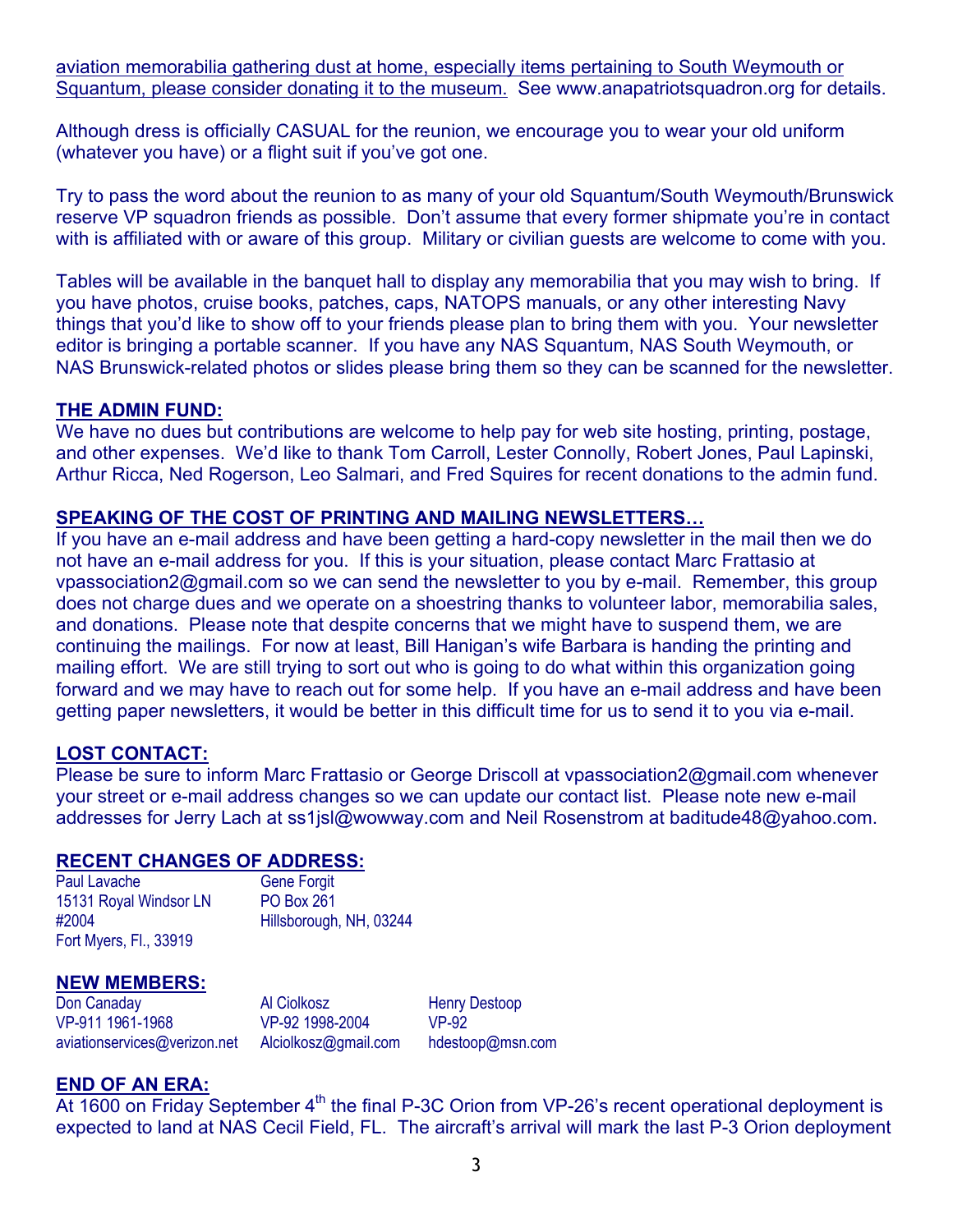by an east coast based regular Navy squadron. Within a few weeks VP-26 will begin transitioning to the P-8A Poseidon. Thereafter, the only east coast patrol squadron operating P-3 Orions will be reserve squadron VP-62. If you live in the area, head over to NAS Cecil Field's Hangar 915 by 1545 to watch this aircraft land and taxi in. There's going to be a big welcoming ceremony.

#### **A NOTE AND PHOTO FROM DARRYL ZELINIAK:**

I was a Tacco in VP-92 in the late 80's and was stationed at Moffett Field in VP-40 from '78-'81. Was out in SF for an Orthodontic Convention recently and visited Moffett. Was surprised to learn that Google owned a great part of the former base and is planning to eventually convert and use the hangars.

However, Hangar One, the largest blimp hangar which when tested proved impossible to burn down due to wood infused with all sorts of hazardous materials, had that same wood stripped off. It is now a literal shell of its former self. Supposedly Google will do something about it in the future but for now it remains a skeleton.

The only real military presence on the base is the California Air National Guard. NASA still has the largest wind tunnel in the world there with other R&D structures. A college has taken over the old administrative buildings and most importantly, the Golf Course is still functioning. There is also a cute little museum involving the base history and a P-3A which is occasionally open on weekends.



*ABOVE: Old Moffett Field base administration building with the stripped down framework of the giant rigid airship hangar in the background. The hangar was originally covered with an asbestos-based material that had to be removed a few years ago due to environmental concerns. The historic structure is too expensive to repair but nobody's willing to knock it down either. Darryl Zeliniak photo.*

#### **A NOTE FROM SHEILA TALLENT:**

To the VP Association: Your loving support after Herb's death meant a great deal to me and my family. The flowers that you all sent were beautiful. Thank you. Sheila Tallent and Family.

#### **A NOTE FROM JOHN COMBS:**

I read the list of movies [in the June issue of the newsletter] and said to myself, "there has to be more great Navy Movies than this". Number one on my list would be "Mister Roberts" starring Henry Fonda in the title role and Jack Lemmon in what may have been his first starring role as Ensign Pulver.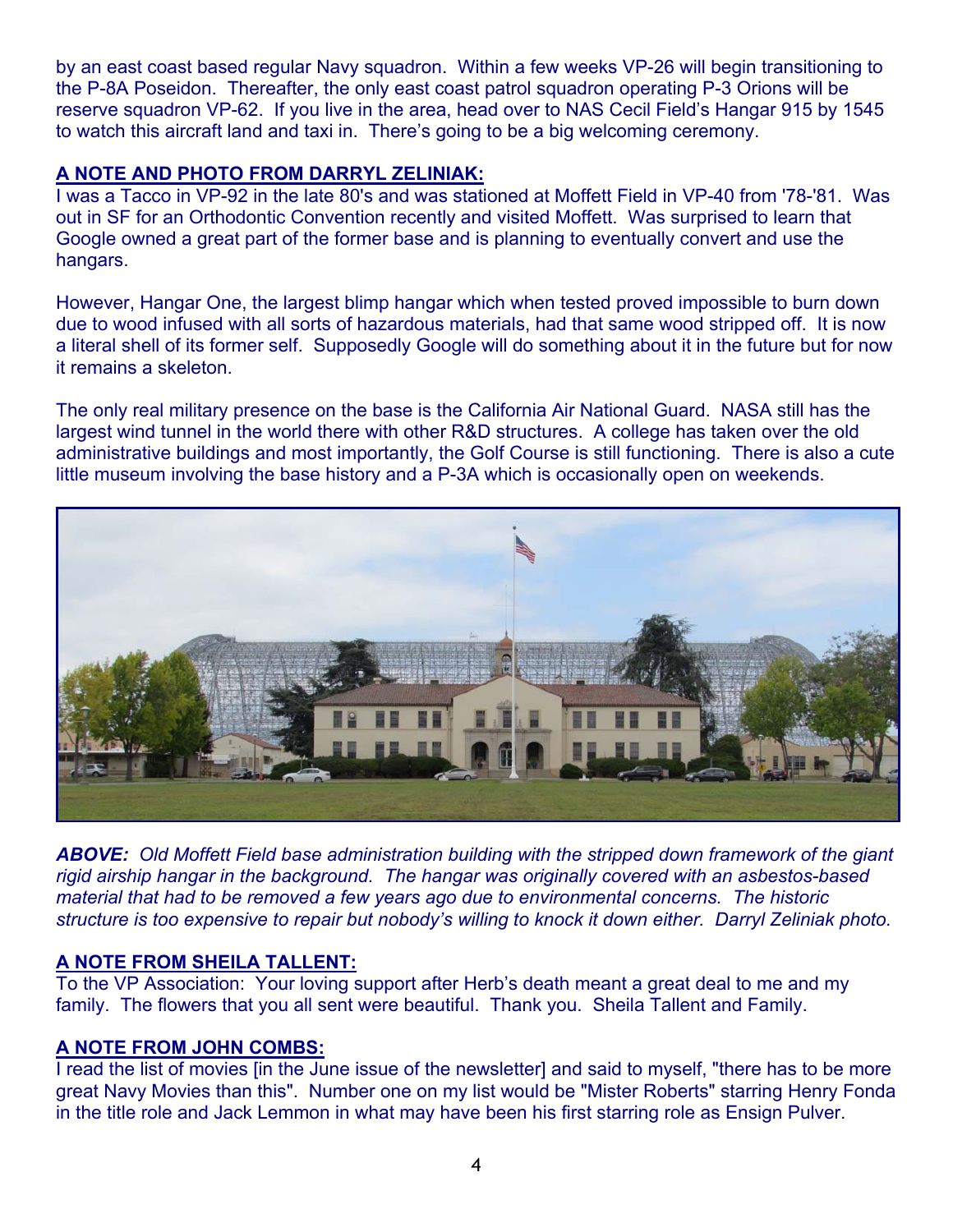#### **REMEMBER DALE MILLER?**

Remember Dale Miller from VP-92? He's now an attorney living in Florida, where they elect judges, and he is collecting signatures so he can get on the ballot to be one. You can check out Dale's campaign on-line at http://www.millerforbrowardjudge.com.

#### **A NOTE AND PHOTO FROM DICK SHAFTER:**

I just landed at Hanscom Field, MA and found this EP-3 parked out on the ramp. Looks like an RON in Boston for the crew:



#### **SCOTT SAVELLE HOSTS SUCCESSFUL VP-23 REUNION AT NAS BRUNSWICK:**

Scott Savelle hosted a successful reunion for former VP-23 personnel on the weekend of July 25<sup>th</sup> through the  $27<sup>th</sup>$ . The reunion was centered around old NAS Brunswick, ME. More than 200 people showed up from all around the country. Events were scheduled all weekend, starting with a happy hour at the Sea Dog Brewery in Topsham and seats at the Portland Sea Dogs baseball game on Friday night. Saturday morning began with a golf tournament at the old USN course. The main event was like a picnic at Thomas point beach featuring a huge tent and a caterer. On Sunday morning there was a memorial ceremony at the chapel. Go on Facebook and check out all the pictures and comments on the VP 23 2015 Reunion page. Note, Scott has recently set up a VP-23 alumni association. If you were in the squadron and want to join contact him at savelle@sbcglobal.net.

#### **MONTHLY MEETINGS IN MAINE:**

Tom O'Connor is wondering if anybody would be interested in holding a monthly lunch meeting at the McDonalds restaurant in Falmouth, Maine. He proposes to meet there at 11:30 AM on the last Monday of the month. If interested, contact Tom directly at tom\_oconnor2001@yahoo.com. In addition to this, Nick Nichols, who is involved with the Brunswick Naval Museum and Memorial Gardens on old NAS Brunswick, has extended an offer for VP Association members to meet on a regular basis at their museum. If this interests you contact Nick directly at n-nichols@comcast.net. Note, everybody who was stationed at NAS Brunswick really ought to consider joining the Brunswick Naval Museum and Memorial Gardens anyway. For more details about this very worthy organization, which is located on the old base, go to www.brunswicknavalmuseum.org.

#### **NAS BRUNSWICK REUNION:**

The guy who put together the "Remember Brunswick Naval Air Station" group on Facebook (www.facebook.com) is trying to organize a NAS Brunswick reunion in Brunswick, ME. He had originally tried to do this for the fall of this year, but has decided that's too soon and is now shooting for the fall of 2016. If this is something that you would be interested in attending, and it will only be done if there's sufficient interest expressed, contact Jeffrey Simpson at jeffthebubby2@aol.com.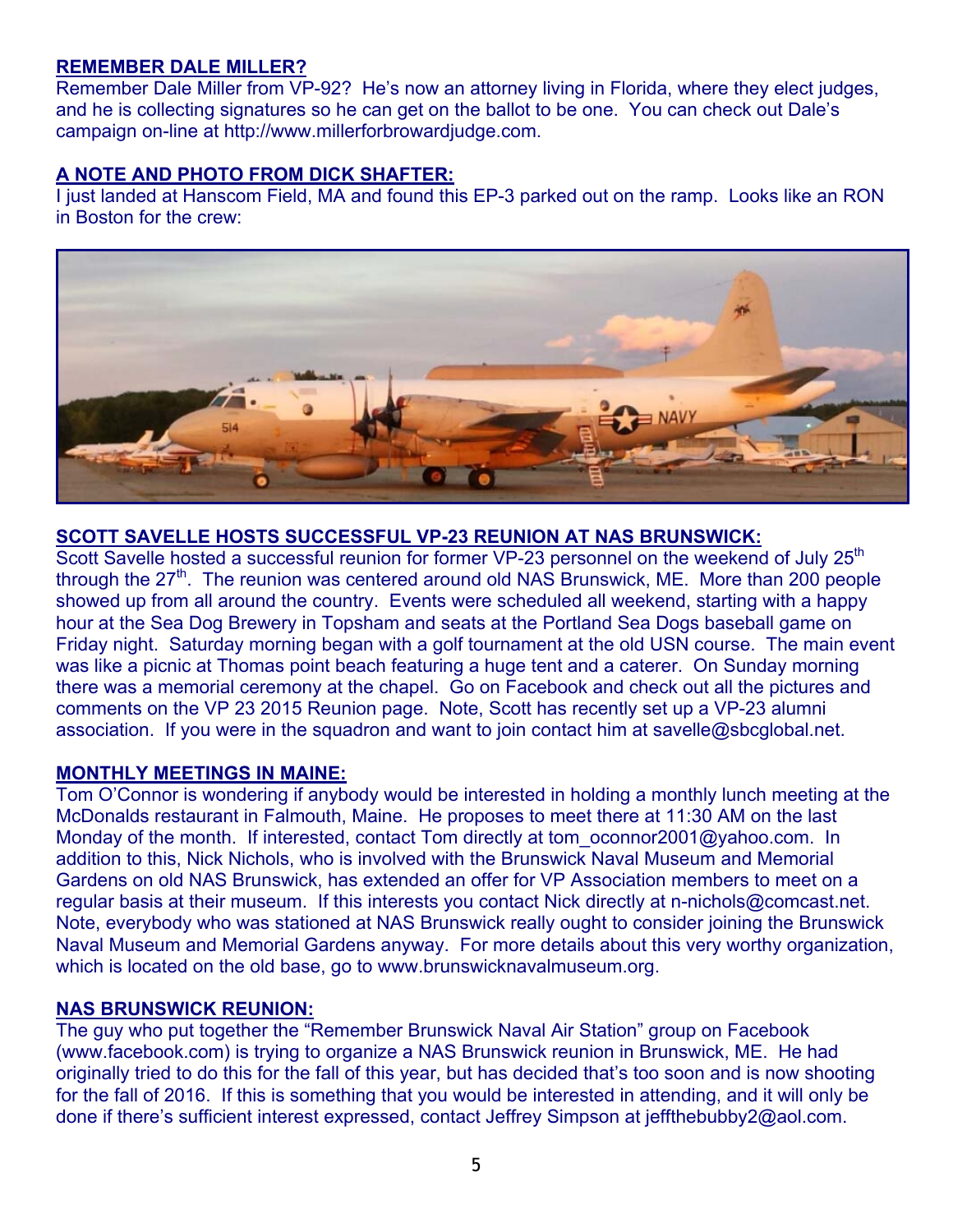### **BILL HANIGAN'S 50th WEDDING ANNIVERSARY:**

A number of former VP-92 personnel showed up at Bill Hanigan's home in Duxbury, MA recently in honor of his 50<sup>th</sup> wedding anniversary. Here's a group photo showing, from left to right Bob Mandeville, Marc Frattasio, Al Firnrohr, Faith Frattasio, George Driscoll, Jim Fitzgerald, Bob O'Brien, Bob Allen, Bill Hanigan, George Clark, and Arthur Sansone. "Nuclear Ned" Rogerson was there too, but left before the photo was taken.



#### **P-8 POSEIDON SPOTTED PACKING MYSTERIOUS NEW POD (defence-blog.com 7/26):**

The P-8 Poseidon is quickly becoming the Pentagon's super-adaptable multi-role surveillance platform of choice. We know it can pack one of the most advanced radar systems in the world, slung under its belly in a huge canoe-like enclosure. Now, another previously unknown external 'plug and play' capability for the P-8 is in testing. This new pod was photographed during a P-8 test flight out of Boeing Field in Seattle by aviation photographer Josh Kaiser. As you can see, it is made up of an antenna farm and housing that can be attached and detached from the P-8's forward underbelly.

It is unclear what this pod's exact purpose is, but it is worth a guess (we have reached out to Boeing but are still awaiting a response). It could very well be a modular communications intelligence gathering package that will allow the P-8 to pick up some of the slack for the USAF's RC-135 and U-2 (in Senior Spear configuration) fleets, as well as the Navy's own secretive EP-3 Aries cadre among other smaller platforms. Such a capability will allow the P-8 to eavesdrop on potential foes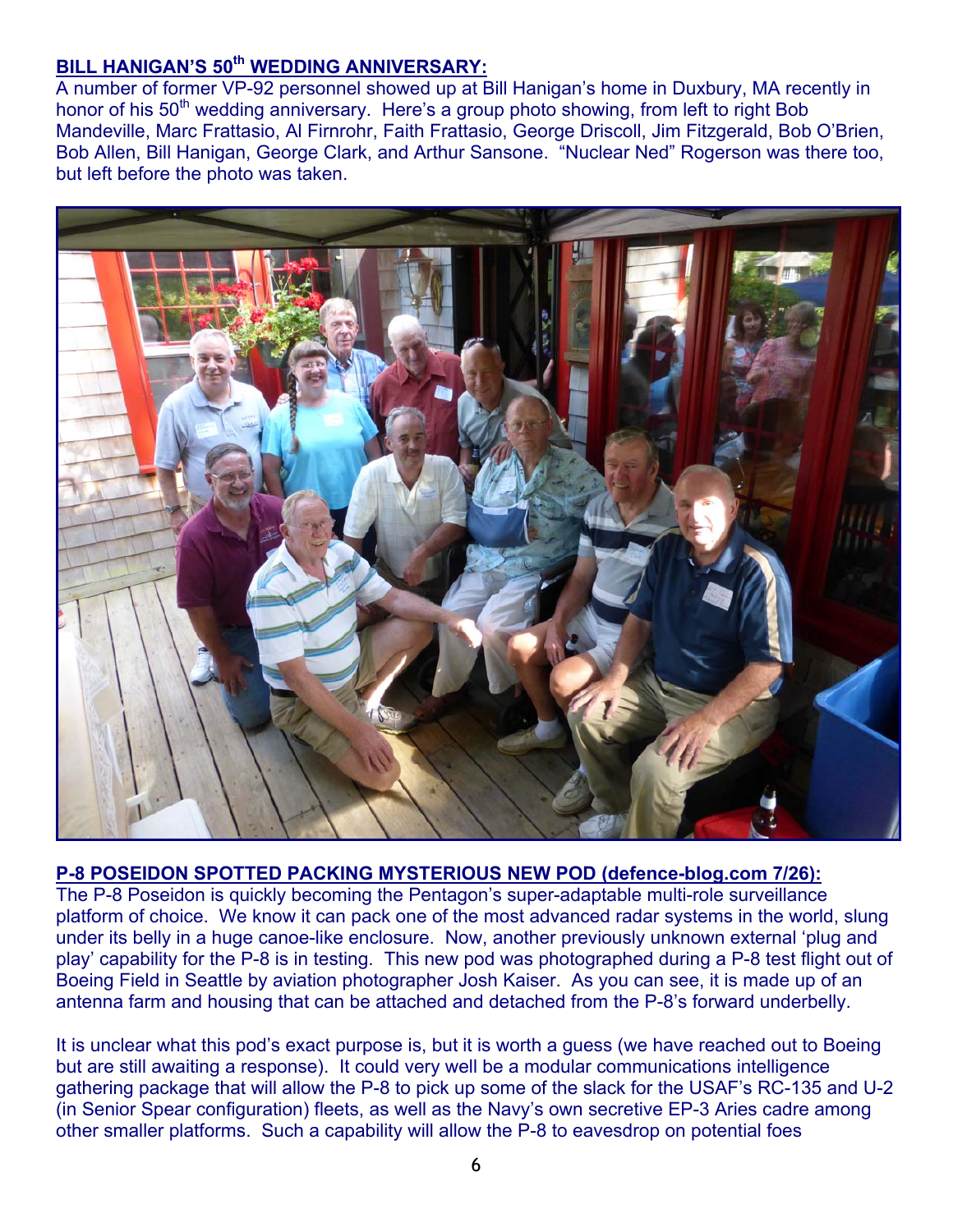communications in a way in which linguists can translate those intercepts in real-time or in near real-time. Using satellite communications, there is a possibility that those linguists may not be on the jet at all, and could even be halfway around the globe.

Another possibility is that this system is the P-8's version of a "network gateway" system that will give it similar bolt-on capabilities as other aircraft equipped with Battlefield Airborne Communications Node (BACN) suites. BACN is flying on the EQ-4, E-11A and NASA's WB-57s, even the KC-135 can deploy simpler and less capable 'roll-on, roll-off' unit that accomplishes some of BACN's basic mission. BACN is one of America's most powerful force multipliers. It creates an active net over the entire battlefield, far over the horizon, and even at ground level. It also allows different weapon systems that carry various types of data-links, which transmit on their own waveform, to have their situational awareness "pictures" fused into one single common shared picture of battlespace. This single, fused picture is then rebroadcast by BACN on all those same waveforms.



*ABOVE: P-8 Poseidon at Boeing Field in Seattle, WA. Note the unusual antenna array mounted under forward fuselage between wing and cabin door. Josh Kaiser photo, Defence Blog.*

#### *Defence Blog article by Dylan Vosman*

**NAVY SHIFT OF HAWAII-BASED PATROL SQUADRONS SET FOR 2016 (Seapower 7/17):** The Navy has set in motion its plan to shift its patrol squadrons based in Kaneohe Bay, Hawaii, to Whidbey Island, Wash., as they make the transition to the P-8A Poseidon maritime patrol aircraft. Patrol Squadron Four (VP-4) is scheduled to change duty stations on Oct. 1, 2016, from Marine Corps Air Facility Kaneohe Bay to Naval Air Station (NAS) Whidbey Island. The squadron will go through transition from the P-3C Orion to the P-8A at NAS Jacksonville, Fla.

VP-4 will begin the transition as the last of six active-duty VP squadrons based at Jacksonville completes transition to the P-8A. VP-4 will join three VP squadrons at Whidbey Island and will be followed in succession by the other two VP squadrons based at Kaneohe Bay, VP-9 and VP-47. The Navy's strategic laydown plan calls for 12 active-duty VP squadrons and two Reserve VP squadrons divided between Jacksonville and Whidbey Island. When completed, it will end more than 80 years of permanent basing of patrol squadrons in Hawaii.

#### *Seapower article by Richard R. Burgess*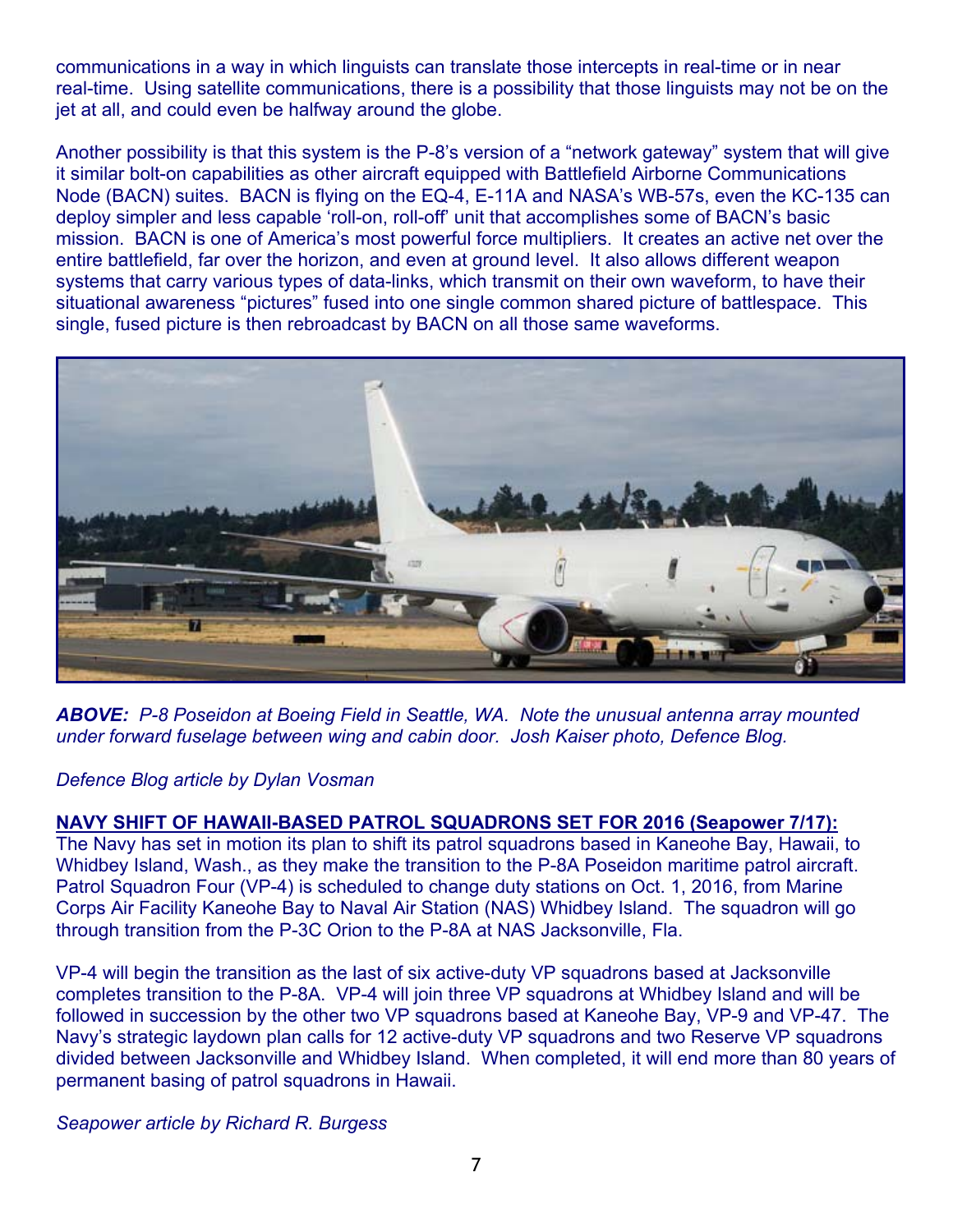#### **BLACK SEA SUBMARINE FLEET GETTING A SERIOUS UPGRADE (Business Insider 7/14):**

Russia is making moves to revive and increase the size and scope of its Black Sea submarine fleet, the Russian Ministry of Defense stated. Russian Navy Admiral Viktor Chirkov stated during a meeting with the Main Naval Command in Saint Petersburg on Monday that he believes that the submarine fleet will be "revived" and ready for action by 2016. The submarines will be based at the Novorossiysk port on the Russian mainland across from the Crimean peninsula.

The submarine fleet will be augmented by the inclusion of six new diesel-electric submarines that Russia has been phasing into service since 2014. "The construction of 6 diesel-electrical submarines (project 636) for the Black Sea Fleet is under the control of the Main Navy Command. Novorossiysk and Rostov-on-Don submarines were put into service in 2014," Chirkov said. "Krasnodar submarine will join the Navy by the end of 2015."

Three other submarines will additionally be added to the fleet by the end of 2016. The submarines of project 636 have been designed to excel at warfare in shallower water while being arguably the quietest submarines in the world. "The formation will consist of a group of 636 submarines, which have a large sea endurance, modern weapon systems, effective radio and navigational systems," Chirkov said.

The project 636 submarines are Varshavyanka-class vessels, which are upgraded versions of Russia's previous Kilo-class submarines. Although Varshavyanka-class submarines cannot dive as deep or stay submerged underwater as long as nuclear submarines, they are nearly impossible to detect acoustically.

Primarily, the Varshavyanka-class submarines will be used for anti-shipping and anti-submarine warfare in shallower water. According to Naval Technology, the submarines can cruise for a range of 400 miles, can patrol for 45 days, and carry surface-to-air missiles and torpedoes. The mixture of weaponry onboard the submarines allow the vessels to hypothetically strike both a mixture of land, sea, and underwater targets.

The revival of the Black Sea fleet coincides with Russia's general drive to modernize its submarine assets as a whole. In addition to the Black Sea, Moscow plans on adding an additional 14 to 18 diesel-electric submarines similar to Lada-class subs over the next 15 years throughout the Russian fleets. The Kremlin also plans to replace its Delta III and Delta IV-class subs with Borei II submarines in the coming years. The Oscar II-class sub will be replaced with the entirely new Yasen submarine class after 2020.

#### *Business Insider article by Jeremy Bender*

#### **SOUTHFIELD HANGAR GETTING A MOVIE MAKEOVER (Patriot Ledger 07/02):**

For the past 17 years, the hulking gray aircraft hangar at the old South Weymouth Naval Air Station attracted little more than rock-throwing vandals and a prolific tagger named "Sully" who left his mark in spray paint on the walls, inside and out. But now the relic has managed to draw the attention of Hollywood. The 33,000-square-foot hangar that once housed fighter jets is now on its way to being transformed into space for the studio, which plans to begin shooting part of a movie there next month. It's the long-awaited first sign of commercial development on the old base, now renamed SouthField.

LStar Management, the redevelopment's new master developer, began work last week to get the building ready, including repairing the roof, stripping out lead paint and fixing the more than 400 broken windows now covered in white plastic sheeting. LStar estimates the cost at about \$500,000.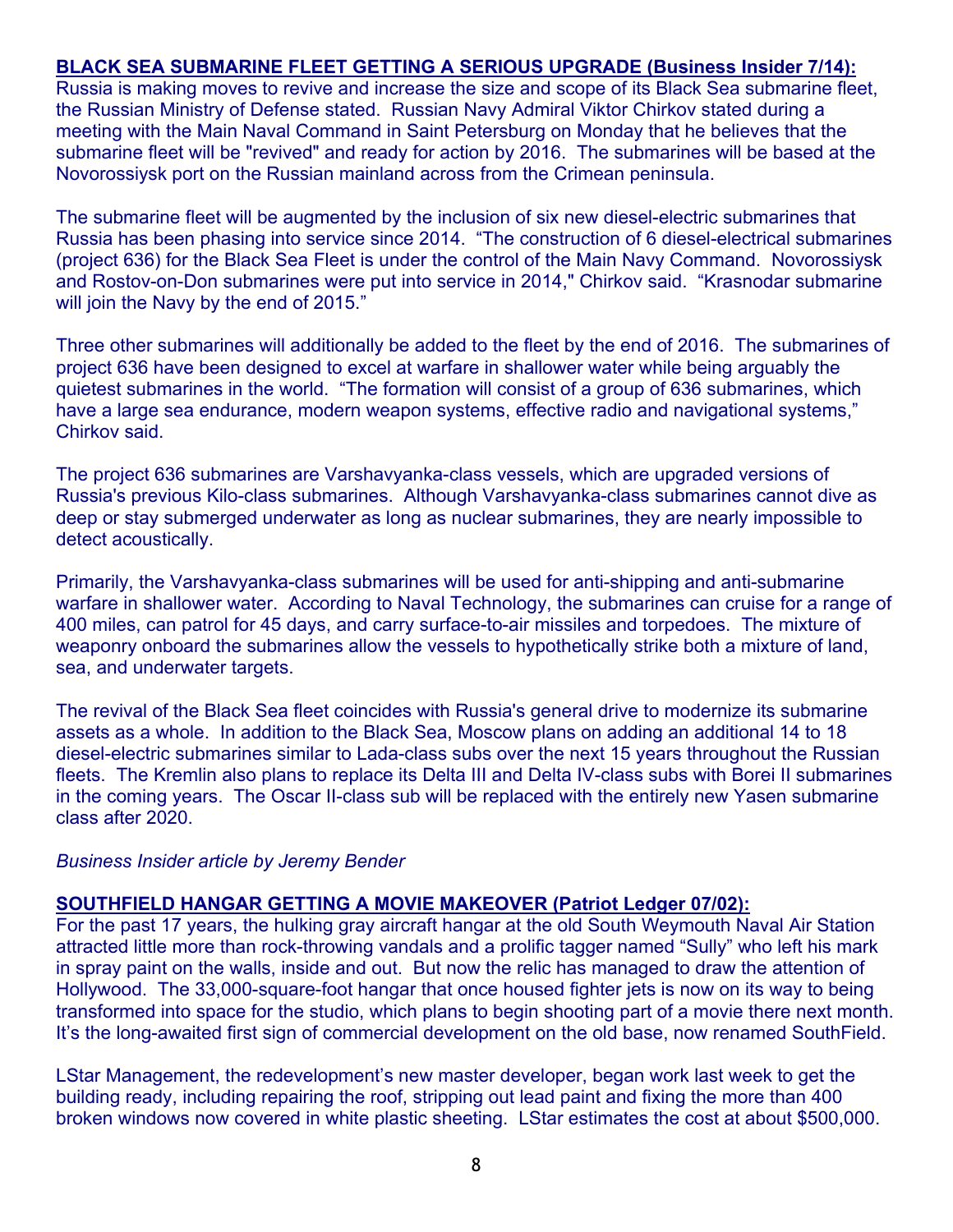"I've really come to love this building," LStar managing partner Kyle Corkum said, standing outside the long vacant hangar this week. "It looks ugly at first. Over time it grows on you." The previous master developer, Starwood Land Ventures, had slated the hangar for demolition. LStar decided to keep it after buying out Starwood's interest in SouthField in May.

The company has signed a lease with a California movie studio to film part of a big-budget movie there. Corkum said he's prohibited under the lease agreement from revealing the name of the movie or the studio until the studio announces it. Corkum said the studio plans to shoot scenes in the hangar as well as on the old runway and possibly in the old Navy gym building nearby.

The 1,400-acre former base includes land in Weymouth, Rockland and Abington. The hangar is in the Weymouth portion. Plans for SouthField include 2,855 homes and apartments and at least 900,000 square feet of commercial space. The project has suffered a series of delays and setbacks and is now years behind schedule. The Navy still owns the building, but agreed to allow LStar to lease it out. The conversion from military property to studio space means Weymouth can collect property taxes on the building.

Eric Miller, president of the SouthField Neighborhood Association, said residents of the fledgling community are excited about the prospect of catching a glimpse of their neighborhood on the big screen, but they're more enthusiastic about the potential for more commercial development. "What's more exciting is that this finally shows the vision everyone bought into is finally becoming a reality," he said.

LStar plans to keep the hangar and rent it out to other studios looking to film in the Boston area. Corkum said he's already working on a potential deal for another studio lease. "Making a profit on this is not my top priority," Corkum said. "It's the life it brings to this project."

Elsewhere on the former base, LStar is working on a T-ball field, a street hockey rink and reopening the old gym. This summer will see work on the first phase of a senior housing community and a 200-condominium complex planned by Pulte Homes. Pulte closed a deal to purchase land for an additional 54 homes and townhouses on Thursday.

#### *Patriot Ledger article by Christian Schiavone*

#### **THE US NAVY IS TESTING A SUBMARINE-HUNTING DRONE SHIP (Business Insider 06/30):**

The US Navy is currently testing a robotic ship that would be able to autonomously hunt enemy diesel submarines. Originally conceived as a DARPA project, the Anti-Submarine Warfare Continuous Trail Unmanned Vessel (ACTUV) is designed to hunt the next generation of nearly silent enemy diesel submarines. Diesel submarines are quickly proliferating around the world due to their low cost. Russia recently announced that it has launched the world's "quietest submarine."

To accomplish its submarine-hunting mission, the ACTUV project is structured around three primary goals: the ability to outmatch diesel submarines in speed at significantly less cost than existing systems, the system's ability to safely navigate the oceans in accordance with maritime law, and the ability to accurately track diesel submarines regardless of their location.

Tests of the ACTUV have been promising. Defense One reported in March that during six weeks of testing off the coast of Mississippi the ACTUV was capable of autonomously avoiding randomly moving vessels while navigating around natural obstacles. The next major test for the ACTUV will be having the drone attempt to trail a submarine while other vessels attempt to block it.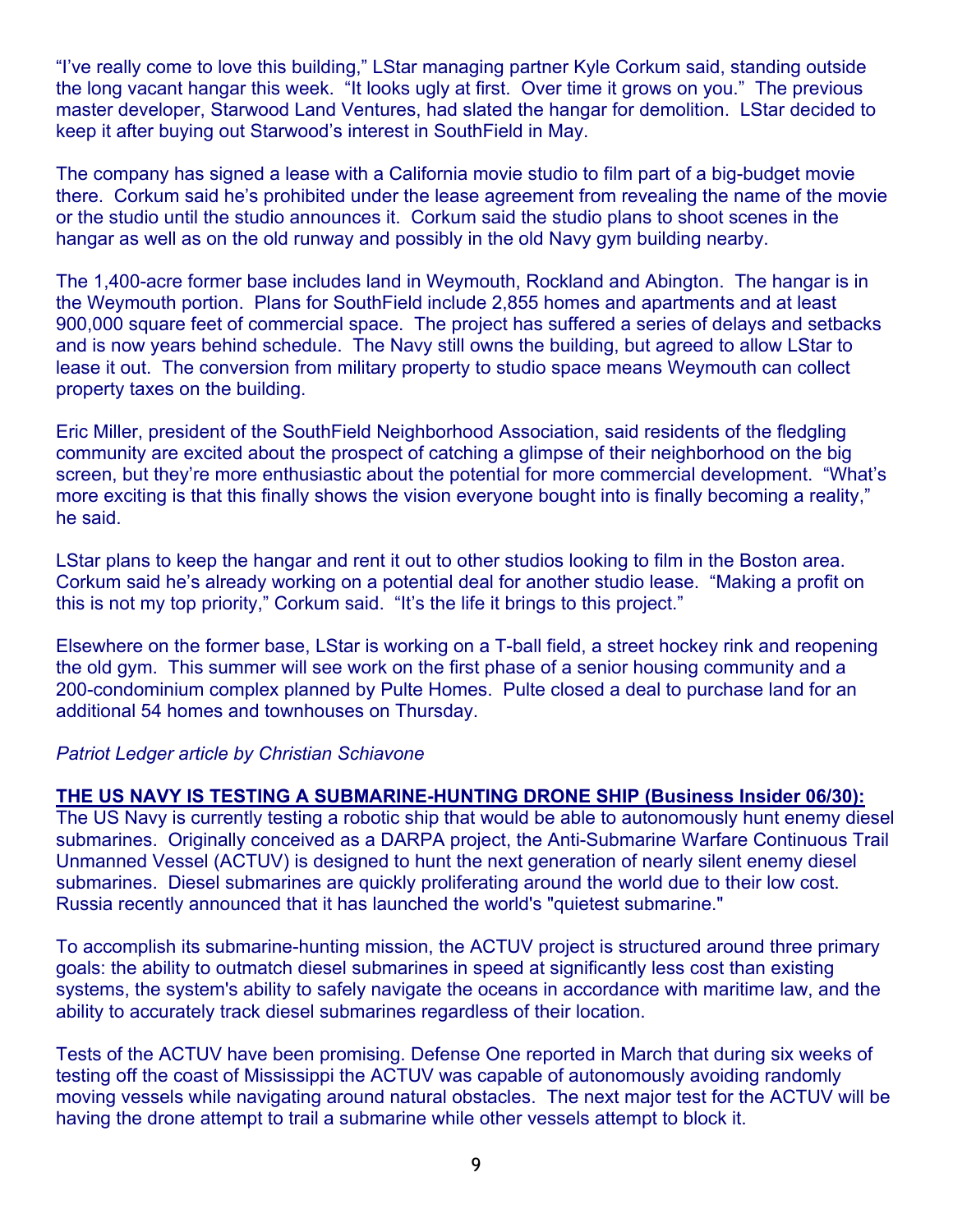Although diesel submarines are not capable of carrying out open ocean operations for as long or as quickly as nuclear submarines, diesel submarines still present the US with an asymmetric challenge. Significantly cheaper and more quiet-running than their nuclear counterparts, diesel subs can enable navies around the world to harass military and civilian transport along coastal routes.

The threat of diesel submarines could increase, as Franz-Stefan Gady notes at The Diplomat, as the next generation of these vessels will feature propulsion systems and lithium-ion batteries, making them quieter and harder to detect. The technical challenges are steep: "Picking up the quiet hum of a battery-powered, diesel-electric submarine in busy coastal waters is like trying to identify the sound of a single car engine in the din of a major city," Rear Admiral Frank Drennan said in March 2015.

By creating the ACTUV, the US Navy will be able to more accurately track the proliferation of enemy diesel submarines. The transition to using drones for such missions will also ultimately save the Navy considerable resources and manpower.

"Instead of chasing down these submarines and trying to keep track of them with expensive nuclear powered-submarines, which is the way we do it now, we want to try and build this at significantly reduced cost," DARPA program manager Ellison Urban said at a National Defense Associate Event in Virginia. "It will be able to transit by itself across thousands of kilometers of ocean and it can deploy for months at a time. It can go out, find a diesel-electric submarine and just ping on it."

*Business Insider article by Jeremy Bender* 

#### **RECOMMENDED READING:**



Check this out. 2015 is the 100<sup>th</sup> anniversary of the Navy Reserve. In recognition of this, the Navy Reserve Centennial Book Committee has produced a comprehensive illustrated history of the Navy Reserve called "Ready Then, Ready Now, Ready Always. The 208 page hard-bound book, which was put together by Dr. David F. Winkler, costs 34.95 plus shipping and can be purchased on line from the Navy Museum Store at http://museumstore.navyhistory.org.

#### **ON THE INTERNET:**

John Edwards suggests that you might like an ASW training film that was produced by the Navy in 1955 that's on YouTube at https://www.youtube.com/watch?v=gnkwoO7uBEE. Bill Williams suggests that you check out the P-3 posters and other graphics available at http://www.squadronposters.com.

#### **MONTHLY MEETING:**

Members who can do so are welcome to join us for lunch on the last Thursday of every month at Waxy O'Connor's Irish Pub at 94 Hartwell St. in Lexington, MA from 11:30 to 13:30. The pub is just outside the Hanscom Field Hartwell gate.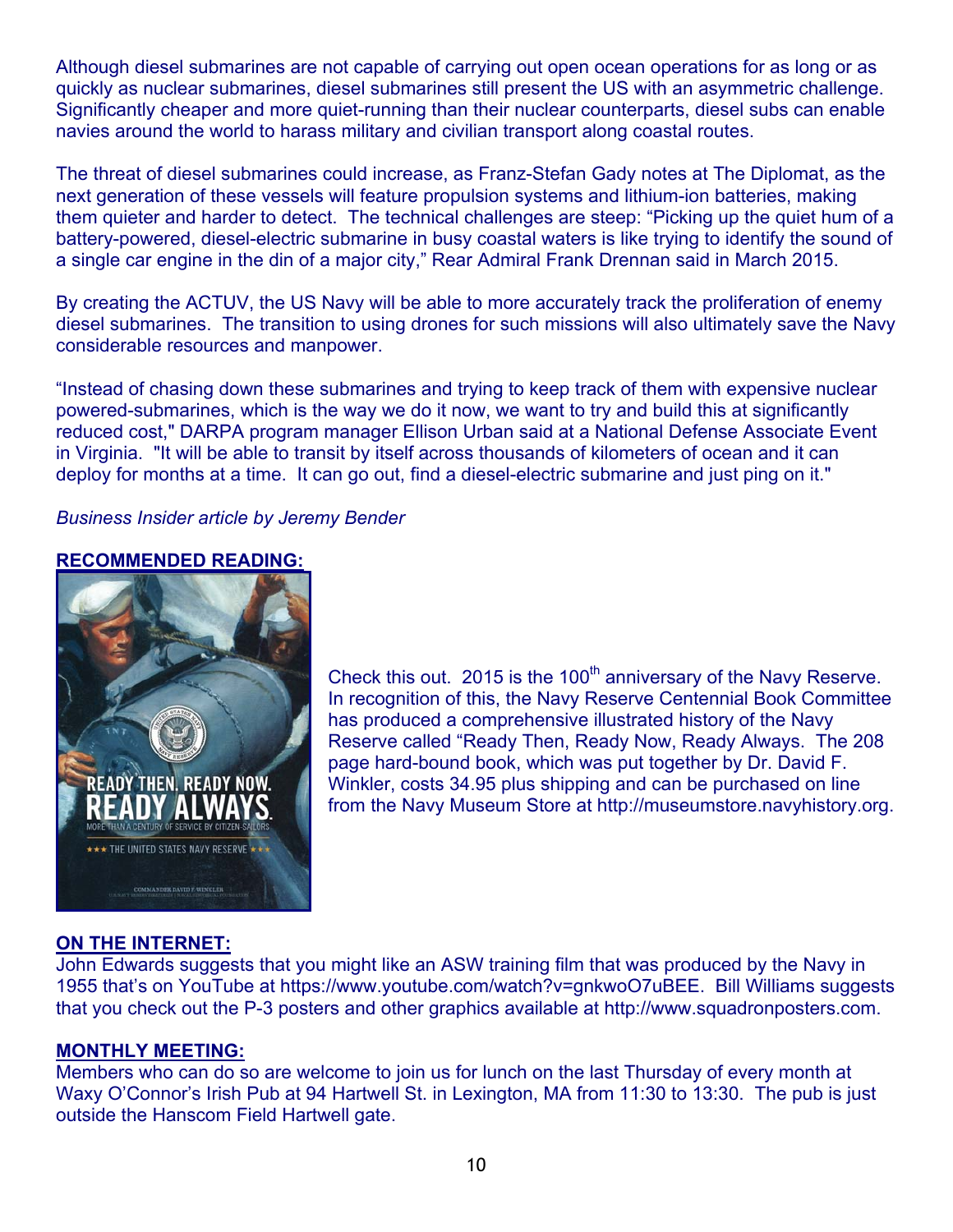## **PARTING SHOT:**





*Until Next Time, Lose Not Thy Speed In Flight Lest The Earth Rise Up And Smite Thee – "Frat".*